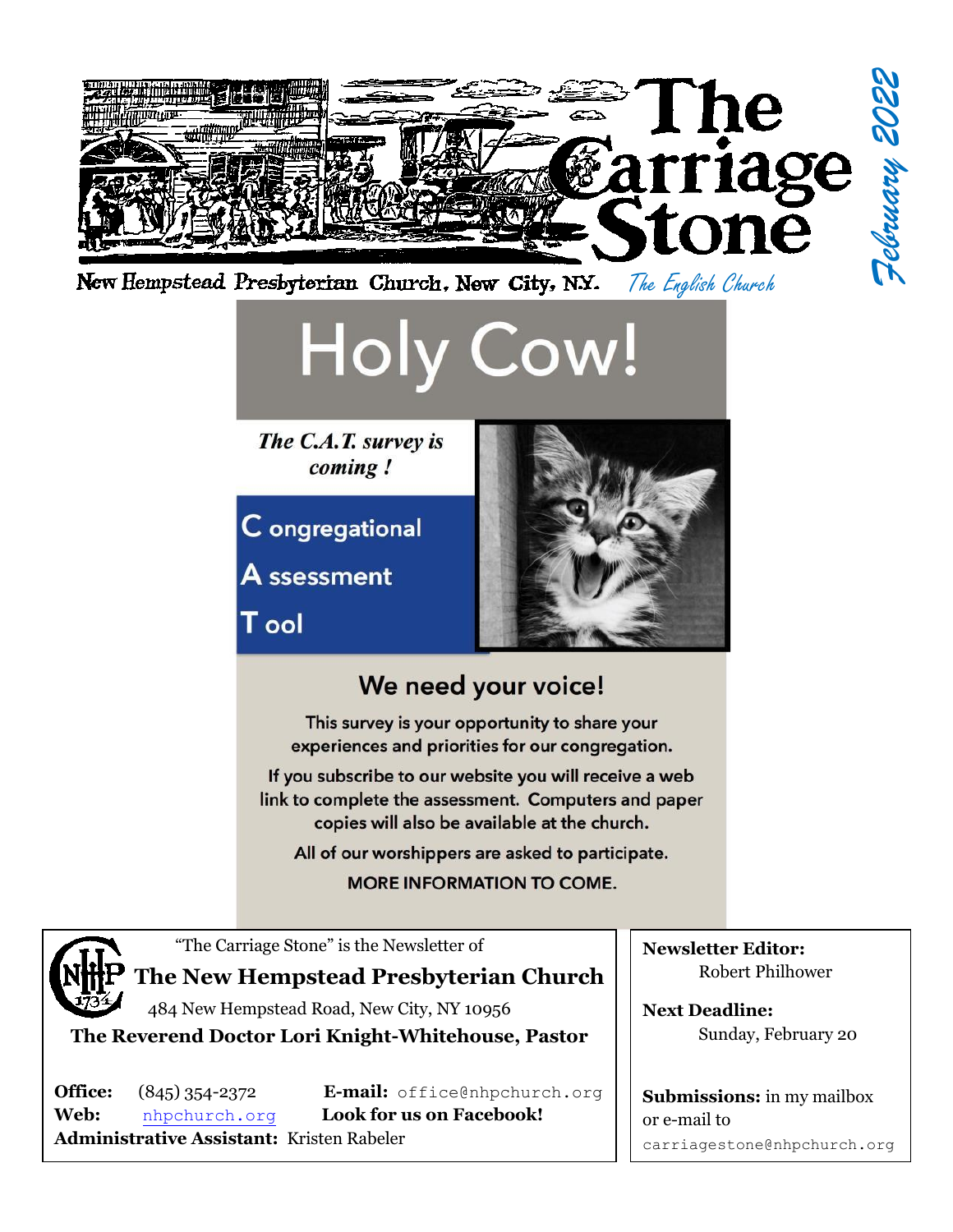

# **Connectional Church**

One of the things I hold most dear about the Presbyterian Church, USA, is that we are a connectional church. We are related to every other congregation in the denomination through a network of Presbyteries, Synods, and the General Assembly.

What this means in practice is that power is shared by our polity, *i.e.*: how we govern ourselves. I believe that the Holy Spirit works best when there are many voices through which She can express Herself. We function best when we are making decisions in community—there is less chance of any one person using power inappropriately.

Our connection character has come home to me in the last several months as we have been sharing our Race and White Privilege discussion group with a folks from the [Covenant](http://www.covpreswsnc.org/)  [Presbyterian Church \(PC, USA\) in Winston-Salem, NC.](http://www.covpreswsnc.org/) Our sharing in this conversation is one of the good things that have come out of the pandemic—we now all know how to use Zoom.

This Zoom partnership has come about because Covenant is the church that our brother Dennis Rouse joined when he retired to NC. Not only is he a member there, he has just been ordained as an Elder. (And he credits us at New Homestead for helping him get ready to say "Yes" to this call!)

Dennis shared with the good folks there how much he enjoyed our discussions, and they started one of their own. Then, they asked to join with us. We are engaging in deep conversations around issues of race and white supremacy, and beginning to talk about what to do with what we are learning.

(We are currently discussing *[Staying Awake](https://www.tylersit.com/stayingawake)*, by Tyler Sit) Together, we are working out how to be a Matthew 25 community in our respective contexts, one in the North, and one in the South. But both members of the same denomination within the worldwide Body of Christ. Amen!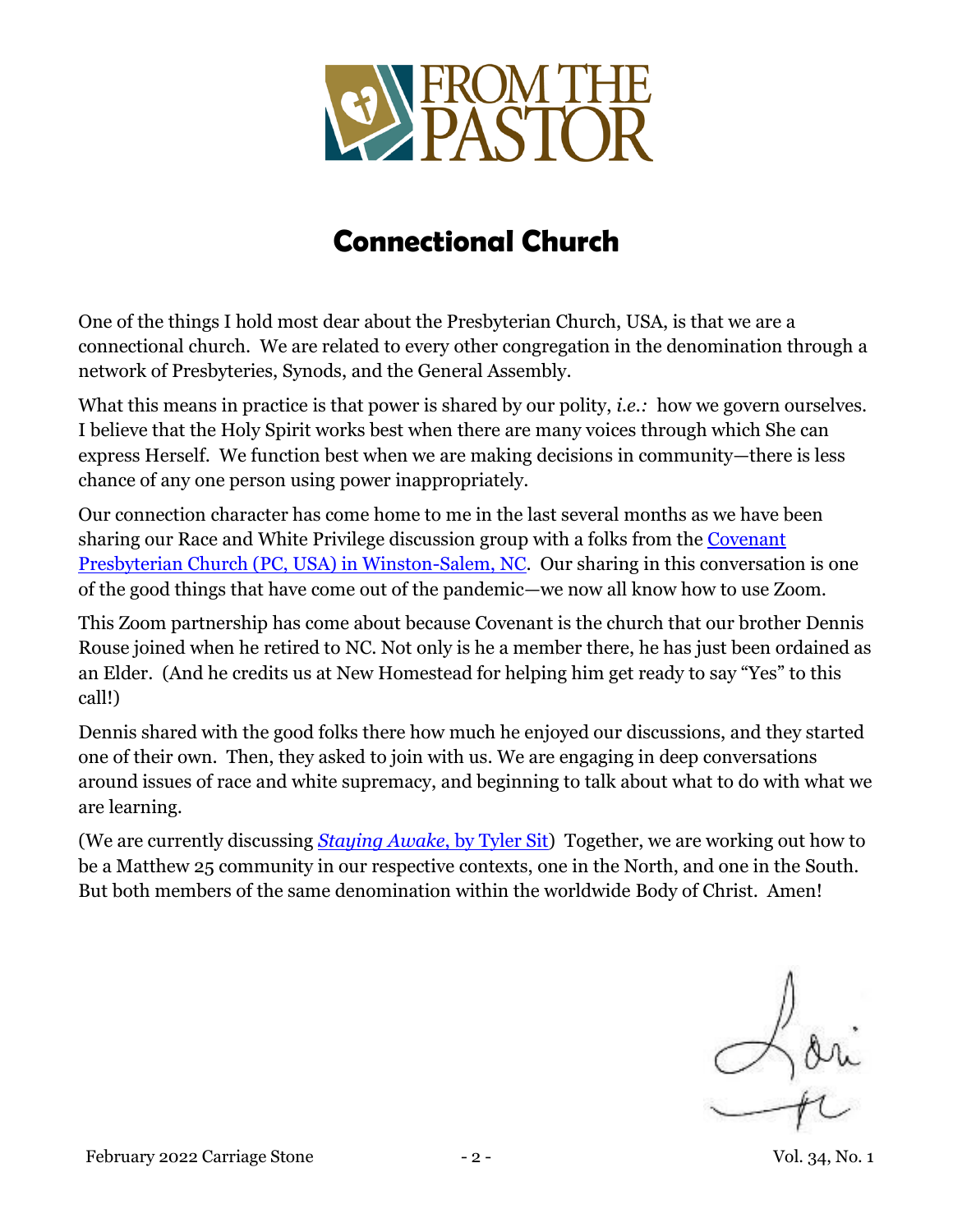

## **Warm up the Winter… A Note of Thanks!**

From Laura Bidon & Syenni Lucas

On a bitterly cold Saturday morning, over 200 pairs of warm winter socks, gloves, hats, and blankets were distributed on behalf of our congregation to day laborers, homeless adults, and families in need throughout Spring Valley.

Your generous donations to our "*Warm Up the Winter*" drive made this possible.

Although the Salvation Army Food Truck program has temporarily suspended operations due to COVID concerns, on Saturday, January 22 the program's director (Jim Waters) agreed to escort us throughout the Village to distribute our items. We wanted to make sure they got directly to the folks who need them, especially during this brutally cold stretch of weather we've been having.

Due to the generosity of your gifts, we were also



able to donate a supply of winter items to be given to homeless men that the Salvation Army will be sheltering overnight in Spring Valley the weekend of January 22.

#### **Here is a note of thanks from Jim Waters, the Director of the Salvation Army Food Truck program:**

"Laura:

It was great being with Syenni Lucas and you this morning distributing the hats, gloves, socks, and blankets that the New Hempstead congregation provided.

Particularly on a day like today—with the temperature well below freezing—your gifts were a blessing. And the reaction and thankfulness of the guys and families that we served showed how much they appreciated your generosity.

I look forward to doing this together again during the 2022/23 holiday season.

God's blessings of good health and happiness to you, Syenni, and the New Hempstead congregation.

---- Jim"

Thanks to everyone who contributed to our "**Warm up the Winter**" drive. We hope you enjoy these photos!



February 2022 Carriage Stone  $-3$  - 3 - The Stone Stone Stone Stone Stone Stone Stone Stone Stone Stone Stone Stone Stone Stone Stone Stone Stone Stone Stone Stone Stone Stone Stone Stone Stone Stone Stone Stone Stone Ston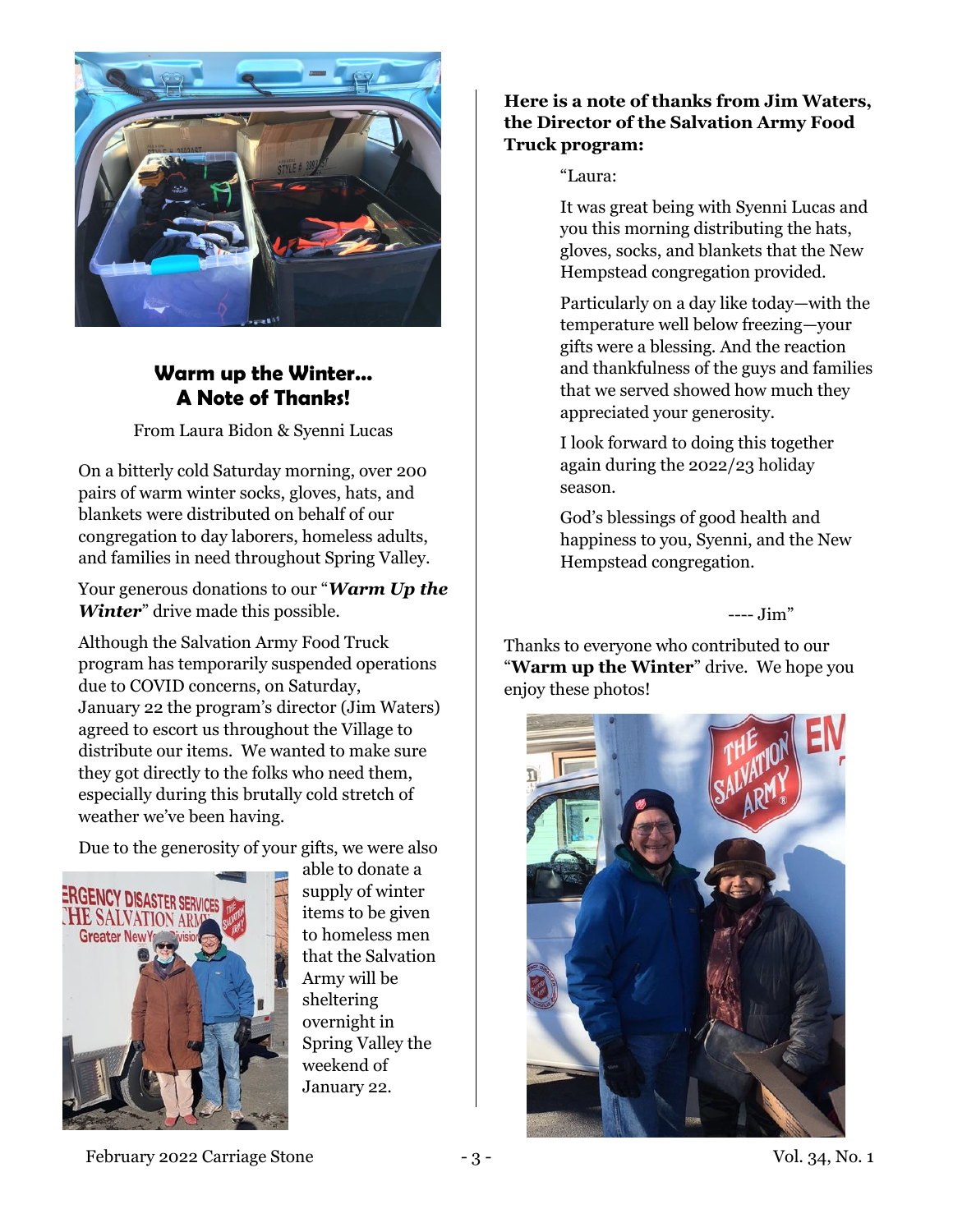

## **Holy Cow, It's a Survey!**

By Jane Craig Sebok

Once there was a little church, A Crossroads church, they say Though everyone seemed happy, The Elders felt dismay

"What if we don't understand, Don't know what people think? Though we believe the ship is sound, It may be ready to sink."

And so they asked for help, For to serve the people now. They looked and looked and looked And looked, then found Holy Cow.

What is Holy Cow, you ask? It's a miracle, they say. Describes the people's wants and needs In a very special way.

Tables and graphs will soon appear From a survey known as CAT, Which will show the leaders of your church Where the congregation is at.

Fill out the survey, and the Elders will know What you want to make the church flow. Give us your insights, give us your brains, So the church will soar where you want it to go.

By now, you should have received my email with a link to the Congregational Assessment Tool (CAT). Those of you using paper copies should have received those as well.

If you have been attending services or watching on YouTube the last few weeks, you should know that the CAT is an instrument to assess many aspects of our congregation. These include: satisfaction, energy, priorities, resources, and organization climate. It will also tell us our strengths and weaknesses, so we can see where we need to improve.

If you have not completed the CAT yet, remember that it takes about 30 minutes, so set that time aside to complete it. You will have through February 13, but please do it as soon as possible. I will be announcing the numbers participating each week.

After that, it will only be a few weeks before we get the results. On Sunday, March 6, consultant Michelle Snyder will come to New Hempstead Presbyterian to show us the results and give us the interpretation. We will have our usual service, followed by soup and sandwiches in the Colonial Room, then the presentation. All are invited.



Congratulations are in order to Milagros and Nehemias Lorico who celebrated their 50th wedding anniversary in December.

Know someone celebrating a milestone? Send birthday, anniversary, graduation, retirement, etc messages to [carriagestone@nhpchurch.org](mailto:carriagestone@nhpchurch.org) so your church family can celebrate with you.